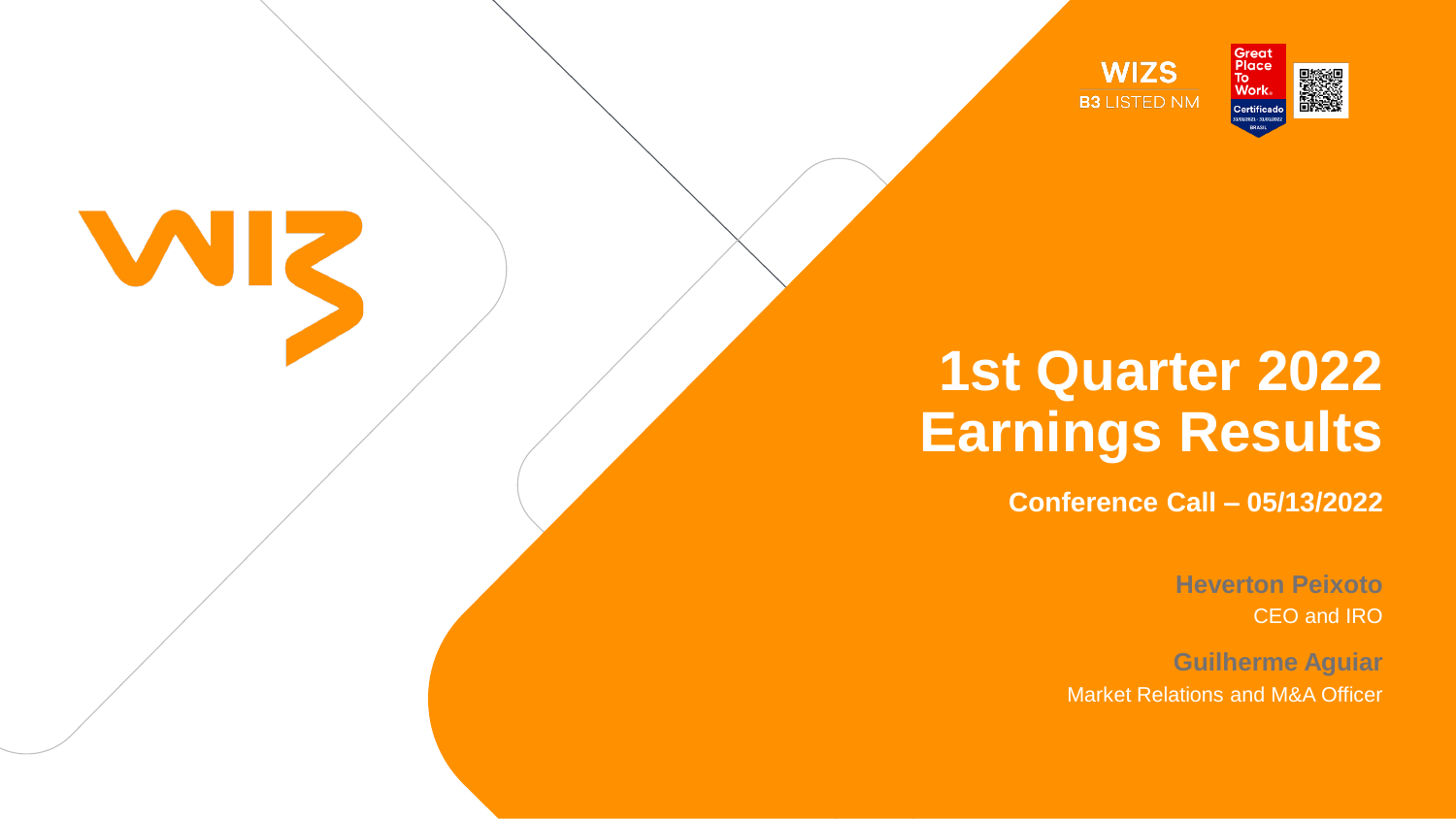### **Disclaimers**

This presentation contains information about Wiz's business, its projects, its strategies, its associates and subsidiaries, and its business partners.

- Statements mentioned on this presentation reflect the management's understanding of the Company, that are subject to market risks and uncertainties.
- The information herein presented, follow the IFRS accounting principles, except when mentioned during the presentation. Wiz is not accountable for updating estimates in this presentation.
- In the charts and tables, the sums and growth rates reflect the decimal numbers of the values, that are displayed as rounded in this presentation.



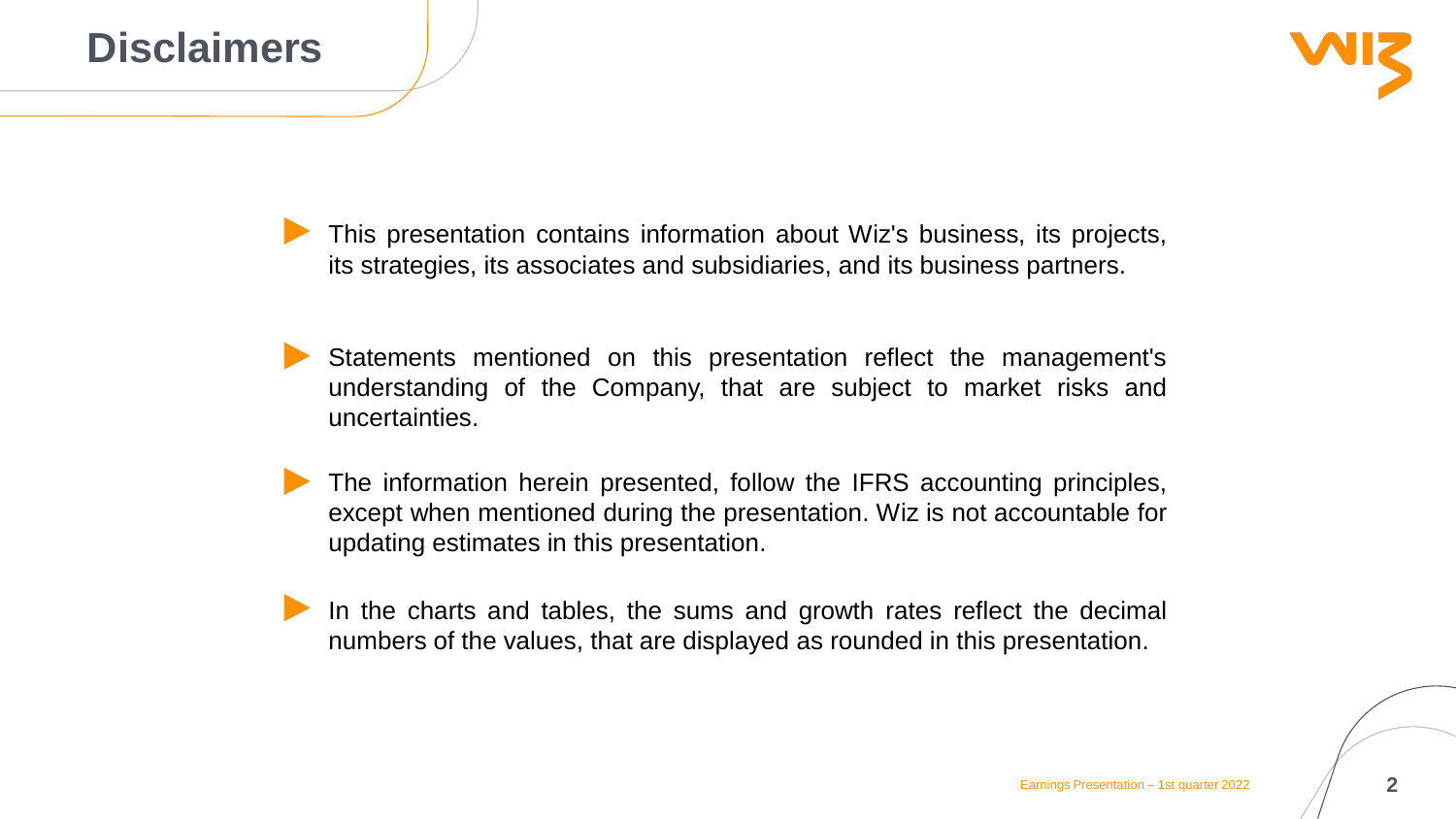### **BRB Seguros' Results – Consolidation beginning**

We started to consolidate, as of this quarter, the BRB Seguros results, after the closing process regarding the acquisition of 50.1% of its capital at the end of last year. BRB Seguros sells insurance products through the distribution channels of BRB Banco de Brasília. With the closing of the transaction, we paid the first installment of the acquisition cost in the amount of R\$300.0 million.

### **Partnership Wiz and Paraná Banco**

On April 14, 2022, we announced the signing of an agreement with Paraná Banco for the 40% acquisition of the capital for a new insurance broker to be previously constituted, at a total estimated price of R\$ 43.56 million. This new broker will hold exclusive rights to operate Paraná Banco's distribution network for a period of 10 years.

### **Operating Highlights**

### **Partnership Wiz and Grupo Omni**

On April 28, 2022, we signed documents for the development of a joint venture between Wiz and Grupo Omni for the commercialization of insurance products through Omni's distribution channels, with exclusivity for a period of 10 years. Wiz will acquire 50.1% of the capital of the JV, to be initially constituted by Grupo Omni, for a price of R\$34.7 million in a single installment.

### **Wiz Concept – the new Wiz BPO and GClaims acquisition**

As part of its new positioning, Wiz BPO underwent a rebranding process this quarter, changing its name to Wiz Concept. The new brand seeks to more clearly represent the value generated by the Unit for its clients and partners. In line with the evolution of its full solutions platform. Wiz Concept exercised, during 1Q22, a call option on 50.1% of the capital of Gclaims, a platform for the regulation of claims in various lines of business.

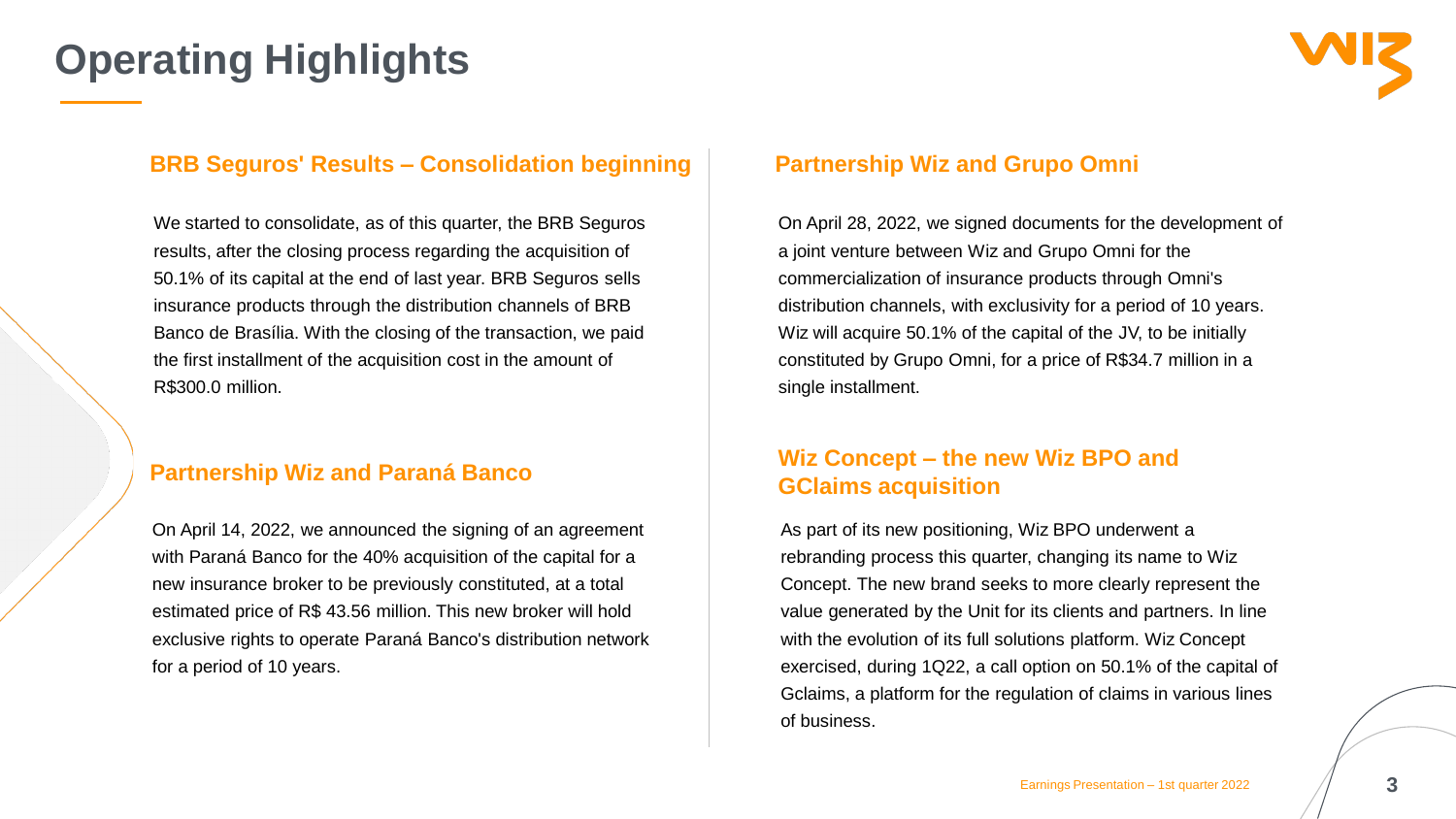**4**





### **Financial Highlights**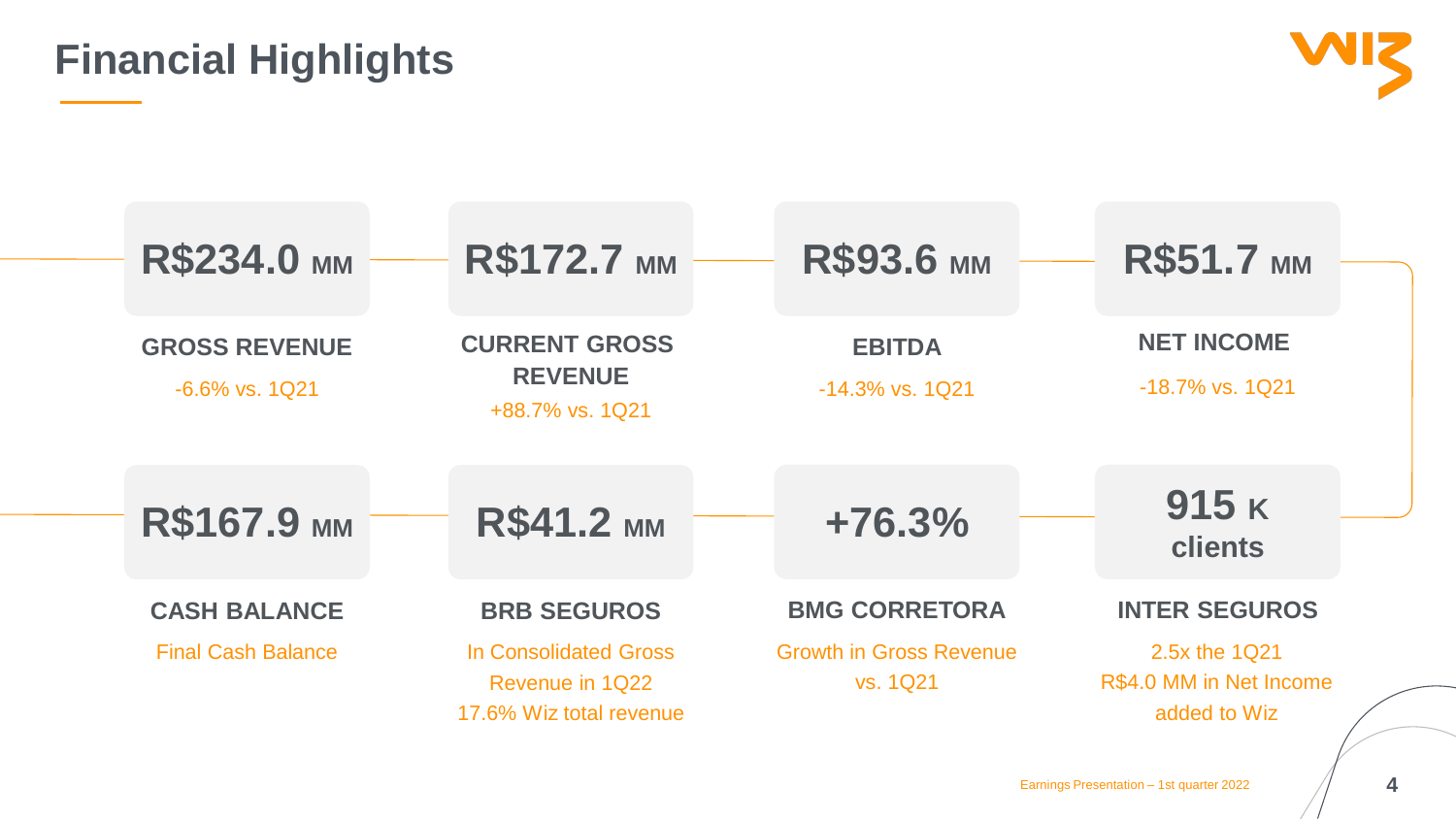# **Consolidated** Results

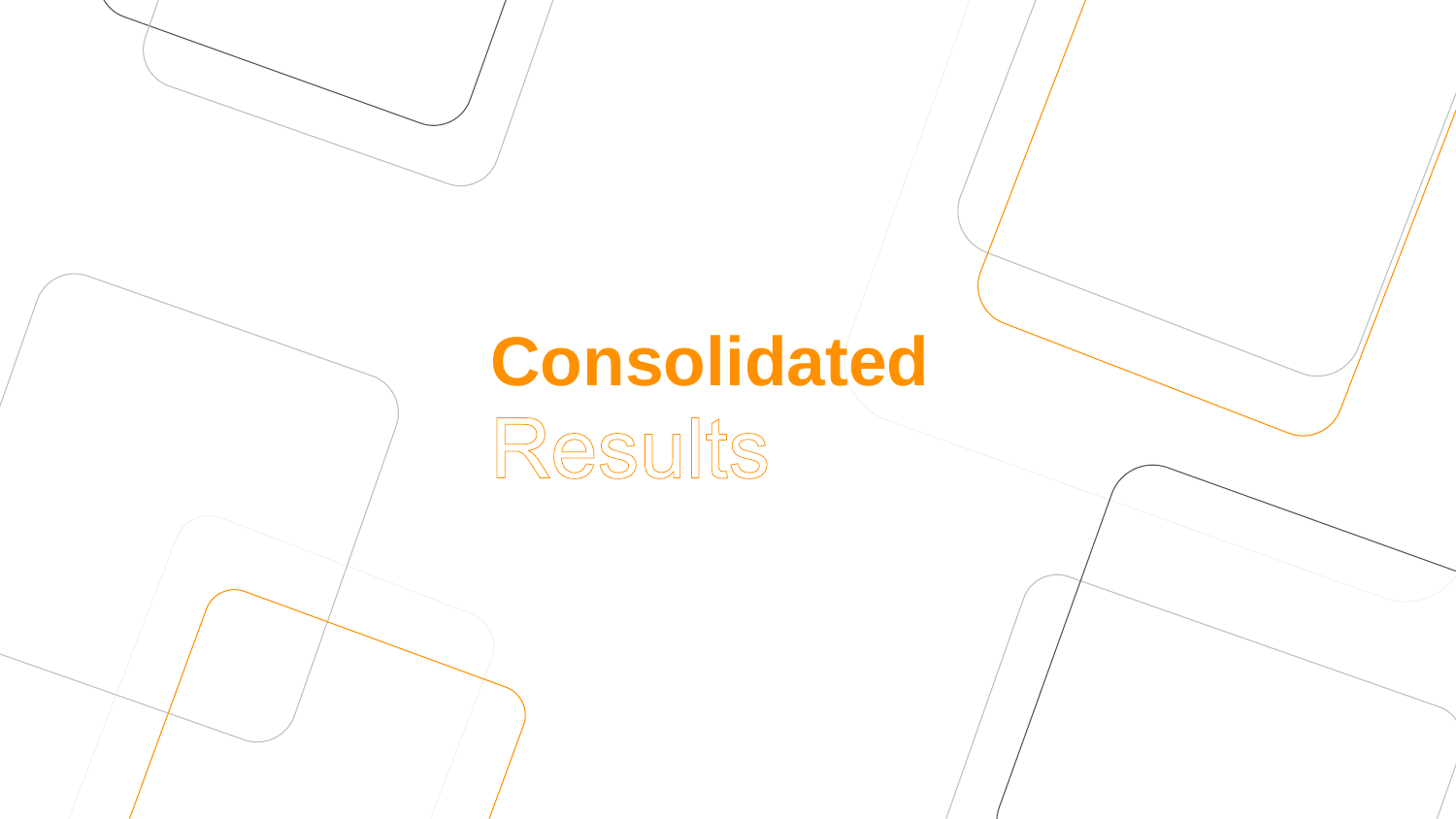



### **Consolidated Results**





| <b>Indicator (R\$ MM)</b>                  | <b>1Q22</b>  | <b>1Q21</b> | $\Delta\%$     | <b>1Q22</b> | 4Q21    | $\Delta\%$        |
|--------------------------------------------|--------------|-------------|----------------|-------------|---------|-------------------|
| <b>Gross Revenue</b>                       | 234.0        | 250.4       | $-6.6%$        | 234.0       | 194.1   | 20.5%             |
| <b>Net Revenue</b>                         | 214.3        | 224.3       | $-4.5%$        | 214.3       | 177.9   | 20.5%             |
| <b>Costs and Expenses</b>                  | (127.8)      | (114.4)     | 11.7%          | (127.8)     | (117.8) | 8.5%              |
| Other Rev./Exp.                            | 7.1          | (0.7)       | $\blacksquare$ | 7.1         | 5.1     | $40.7\%$          |
| <b>EBITDA</b>                              | 93.6         | 109.3       | $-14.3%$       | 93.6        | 65.2    | 43.6%             |
| <b>EBITDA Margin</b>                       | 43.7%        | 48.7%       | $-5.0bp$       | 43.7%       | 36.7%   | 6.9 <sub>bp</sub> |
| <b>Net Income</b>                          | 51.7         | 63.6        | $-18.7%$       | 51.7        | 41.1    | 25.7%             |
| <b>Net Margin</b>                          | <b>24.1%</b> | 28.3%       | $-4.2bp$       | 24.1%       | 23.1%   | 0.9bp             |
| <b>Control, Stake</b><br><b>Net Income</b> | 35.6         | 61.7        | $-42.4%$       | 35.6        | 35.0    | 1.6%              |

Source:Company

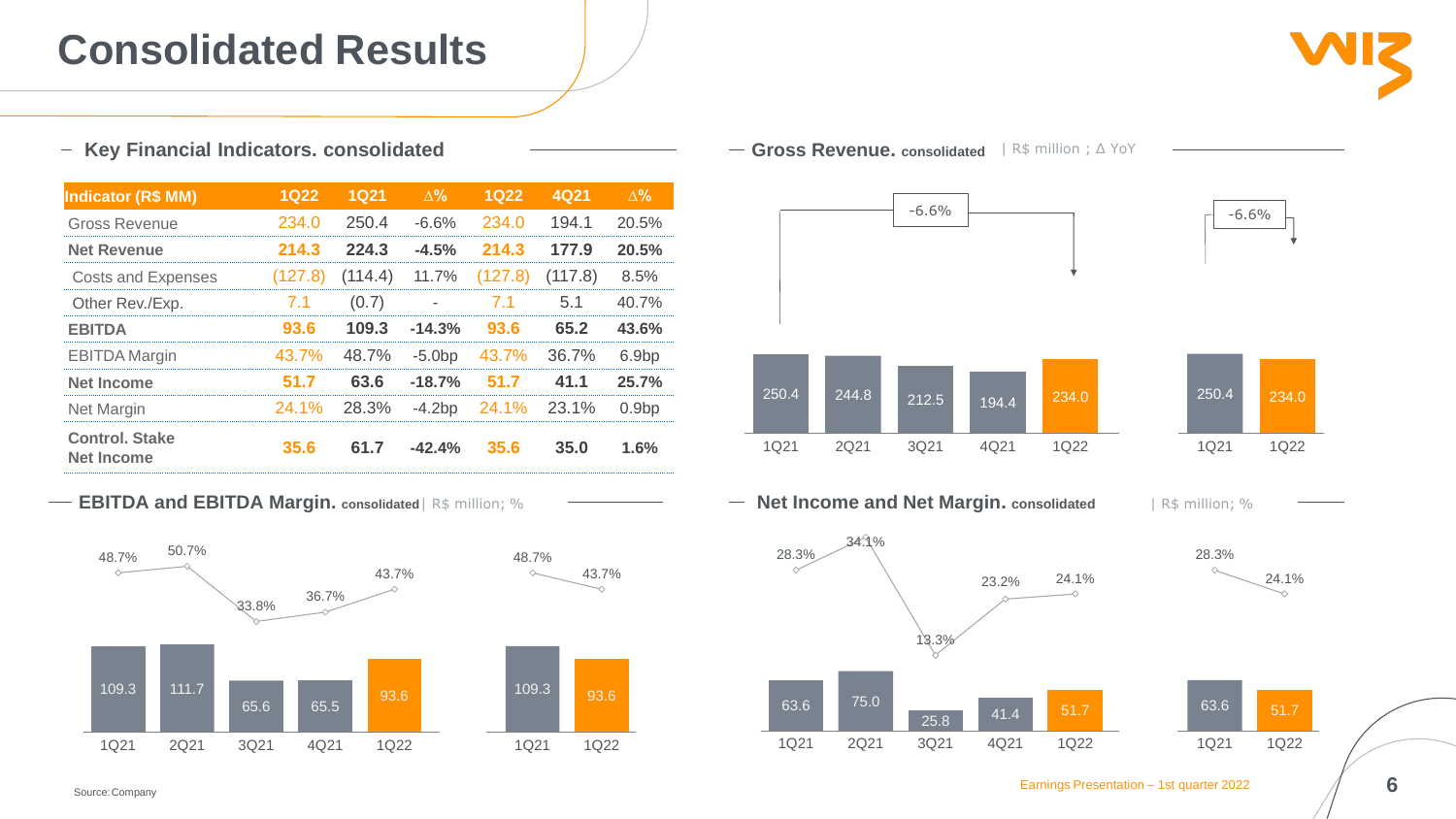

**7**

### **Adjusted Results**

### **Adjusted EBITDA**

### **Adjusted Net Income**

| <b>Adjusted EBITDA (R\$ MM)</b>            | <b>1Q22</b> | <b>1Q21</b> | $\Delta\%$ | <b>1Q22</b>  | <b>4Q21</b> | $\Delta%$          |
|--------------------------------------------|-------------|-------------|------------|--------------|-------------|--------------------|
| <b>EBITDA</b>                              | 93.6        | 109.3       | $-14.3%$   | 93.6         | 65.2        | 43.6%              |
| <b>Tax Recovery</b>                        |             | (0.8)       | $\equiv$   | <b>COLOR</b> | $\equiv$    | $\sim$             |
| <b>Executive Long-Term Incentive Plans</b> | $\sim$      | $\equiv$    | $\equiv$   |              | (6.4)       | <b>COLOR</b>       |
| <b>Adjusted EBITDA</b>                     | 93.6        | 108.5       | $-13.7%$   | 93.6         | 58.9        | 59.1%              |
| <b>Adjusted EBITDA Margin</b>              | 43.7%       | 48.4%       | $-4.7bp$   | 43.7%        | 33.1%       | 10.6 <sub>bp</sub> |

| <b>Adjusted Net Income (R\$ MM)</b>                | <b>1Q22</b> | <b>1Q21</b> | $\Delta\%$ | <b>1Q22</b> | <b>4Q21</b> | $\Delta\%$ |
|----------------------------------------------------|-------------|-------------|------------|-------------|-------------|------------|
| <b>Net Income</b>                                  | 51.7        | 63.6        | $-18.7%$   | 51.7        | 41.1        | 25.7%      |
| <b>Present Value Adjustments Acquisitions</b>      | 10.2        | 7.9         | 29.5%      | 10.2        | 5.7         | 81.2%      |
| Amortization of Intangible Aquisitions             | 10.3        | 3.9         | 165.9%     | 10.3        | 2.6         | 297.5%     |
| Monetary Update on our Acquisitions' Earn-out      | 1.0         | 0.9         | 19.7%      | 1.0         | 1.1         | $-6.0\%$   |
| <b>Goodwill Impairment / Earn-Out Acquisitions</b> | $\sim$      | 1.8         |            | $\sim$      | (3.6)       |            |
| <b>Capital Loss/Gain in Acquisitions</b>           | (1.7)       | 0.2         |            | (1.7)       | 2.7         |            |
| <b>Tax Recovery</b>                                |             | (0.5)       |            |             | $\sim$      |            |
| <b>Executive Long-Term Incentive Plans</b>         | $\sim$      | $\equiv$    |            |             | (6.4)       |            |
| <b>IR/CS on Present Value Adjustments</b>          | $\sim$      | $\sim$      |            | $\sim$      | 4.2         |            |
| IR/CS on Long-Term Incentive                       | (5.3)       | $\equiv$    | $\equiv$   | (5.3)       | $\sim$      |            |
| <b>Adjusted Net Income</b>                         | 66.3        | 77.7        | $-14.7%$   | 66.3        | 47.4        | 39.8%      |
| <b>Adjusted Net Margin</b>                         | 30.9%       | 34.6%       | $-3.7bp$   | 30.9%       | 26.7%       | 4.3bp      |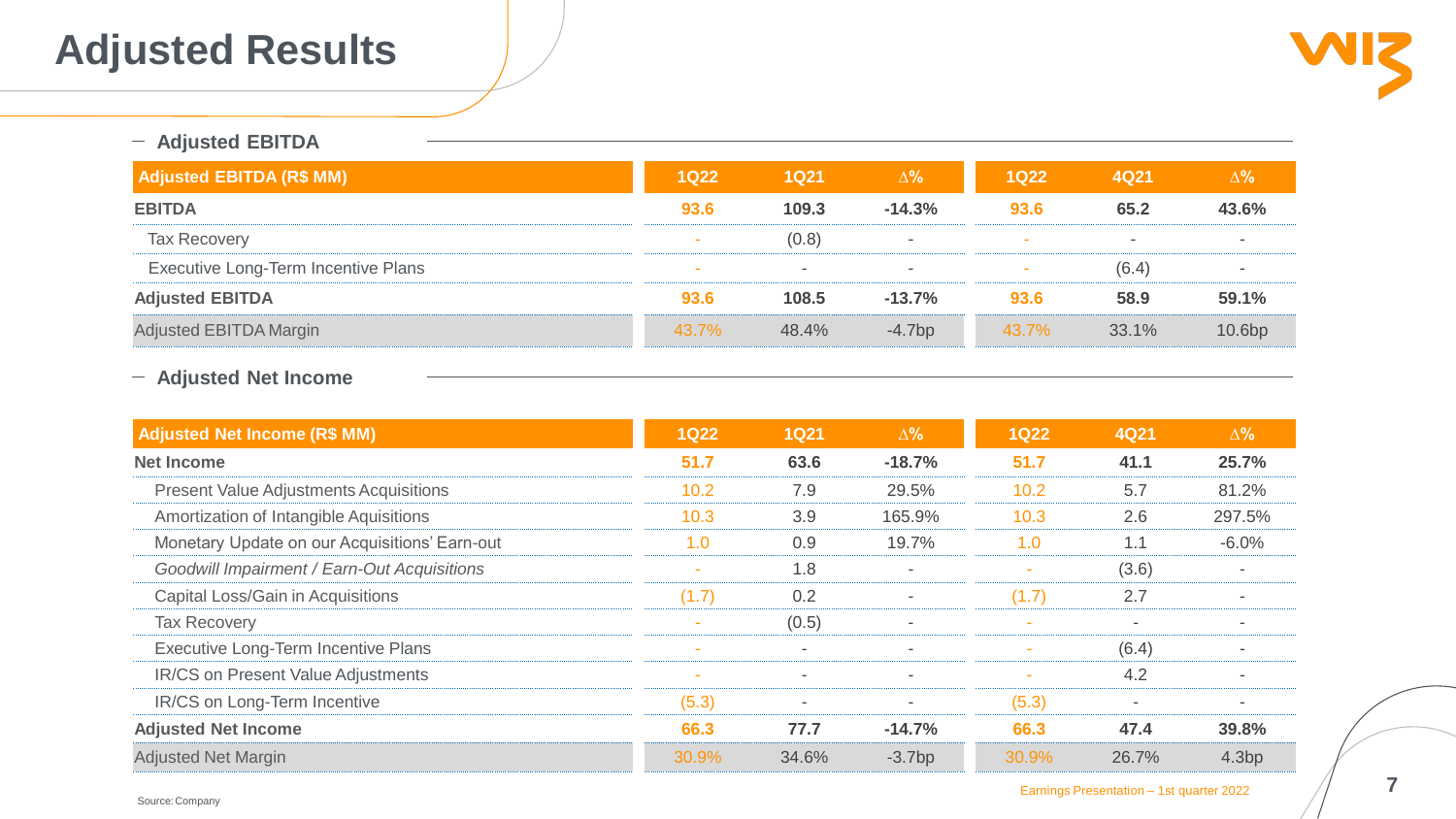Source:Company

**8**

### **Consolidated Gross Revenue**

**Participation of the Business Units in the Company's Total Gross Revenue**



<sup>1</sup> For the years 2017 to 2020. "Run-Off Caixa" is considered to be the revenue stock of the Wiz Rede Unit computed in the period. As of 2021. "Run-Off Caixa" is composed only of the revenue earned on contracts sold until February 14. 2021.



**148.9**

**173.3**

**190.7**

**250.4**

**234.0**

### **Total Revenue R\$MM**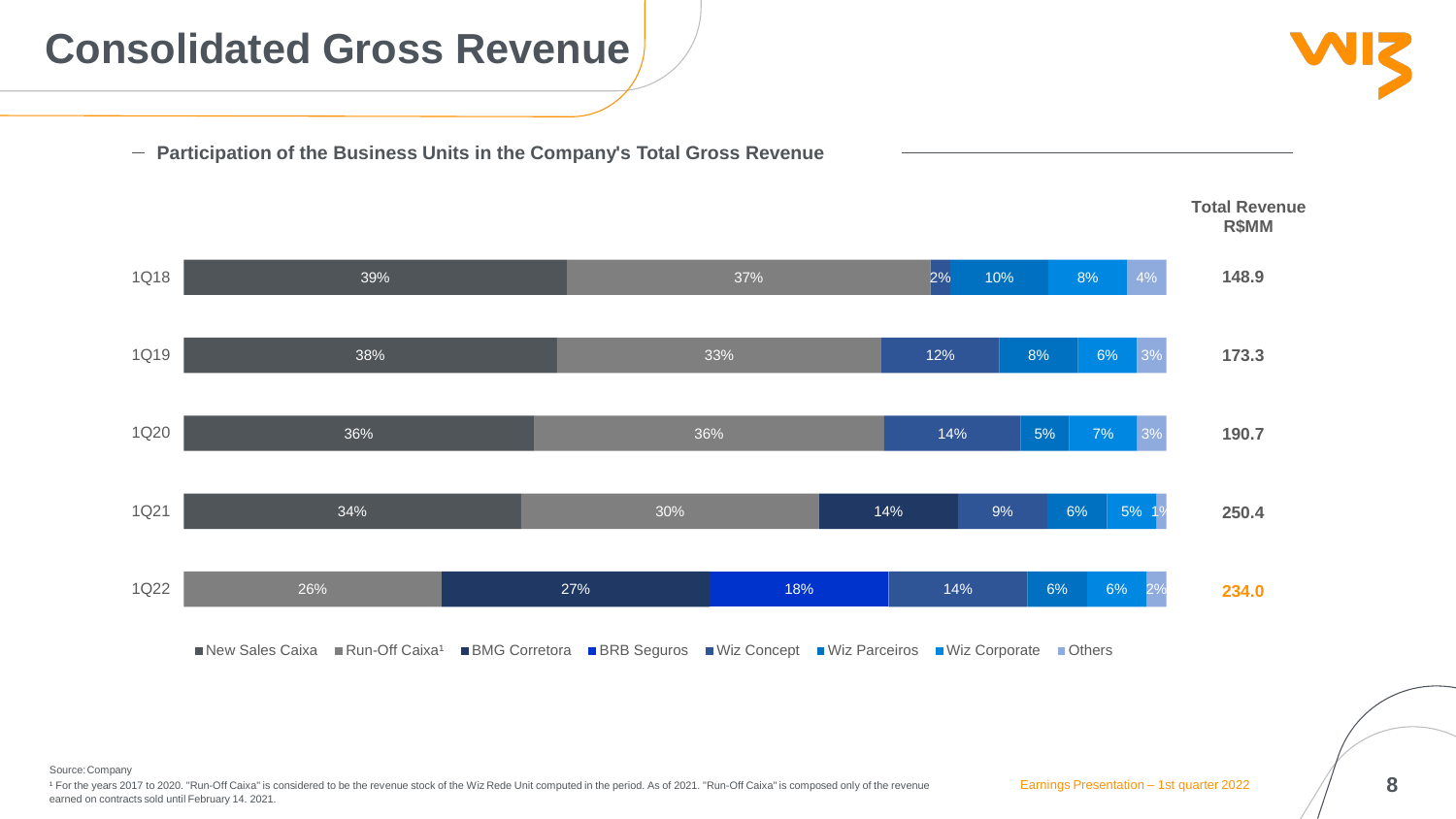

**9**

### **Net Income**





| <b>Indicator (R\$ MM)</b>            | <b>1Q22</b> | <b>1Q21</b> | $\Delta\%$ | <b>1Q22</b> | <b>4Q21</b> | $\Delta\%$ |
|--------------------------------------|-------------|-------------|------------|-------------|-------------|------------|
| <b>EBITDA</b>                        | 93.6        | 109.3       | $-14.3%$   | 93.6        | 65.2        | 43.6%      |
| <b>Earn-out and Impairment</b>       | 1.7         | (2.1)       | $\equiv$   | 1.7         | 7.3         | $-76.3%$   |
| <b>Depreciation and Amortization</b> | (18.5)      | (8.5)       | 117.5%     | (18.5)      | (6.1)       | 202.6%     |
| <b>Equity</b>                        | 4.0         | 5.5         | $-28.7%$   | 4.0         | 9.7         | $-59.2%$   |
| <b>Financial Result</b>              | (14.9)      | (8.5)       | 74.4%      | (14.9)      | (12.0)      | 23.6%      |
| Income Taxes                         | (14.3)      | (32.1)      | $-55.5%$   | (14.3)      | (22.0)      | $-37.8%$   |
| <b>Net Income, Consolidated</b>      | 51.7        | 63.6        | $-18.7%$   | 51.7        | 41.1        | 25.7%      |
| <b>Net Margin</b>                    | 24.1%       | 28.3%       | $-4.2bp$   | 24.1%       | 23.1%       | 1.0bp      |

![](_page_8_Picture_5.jpeg)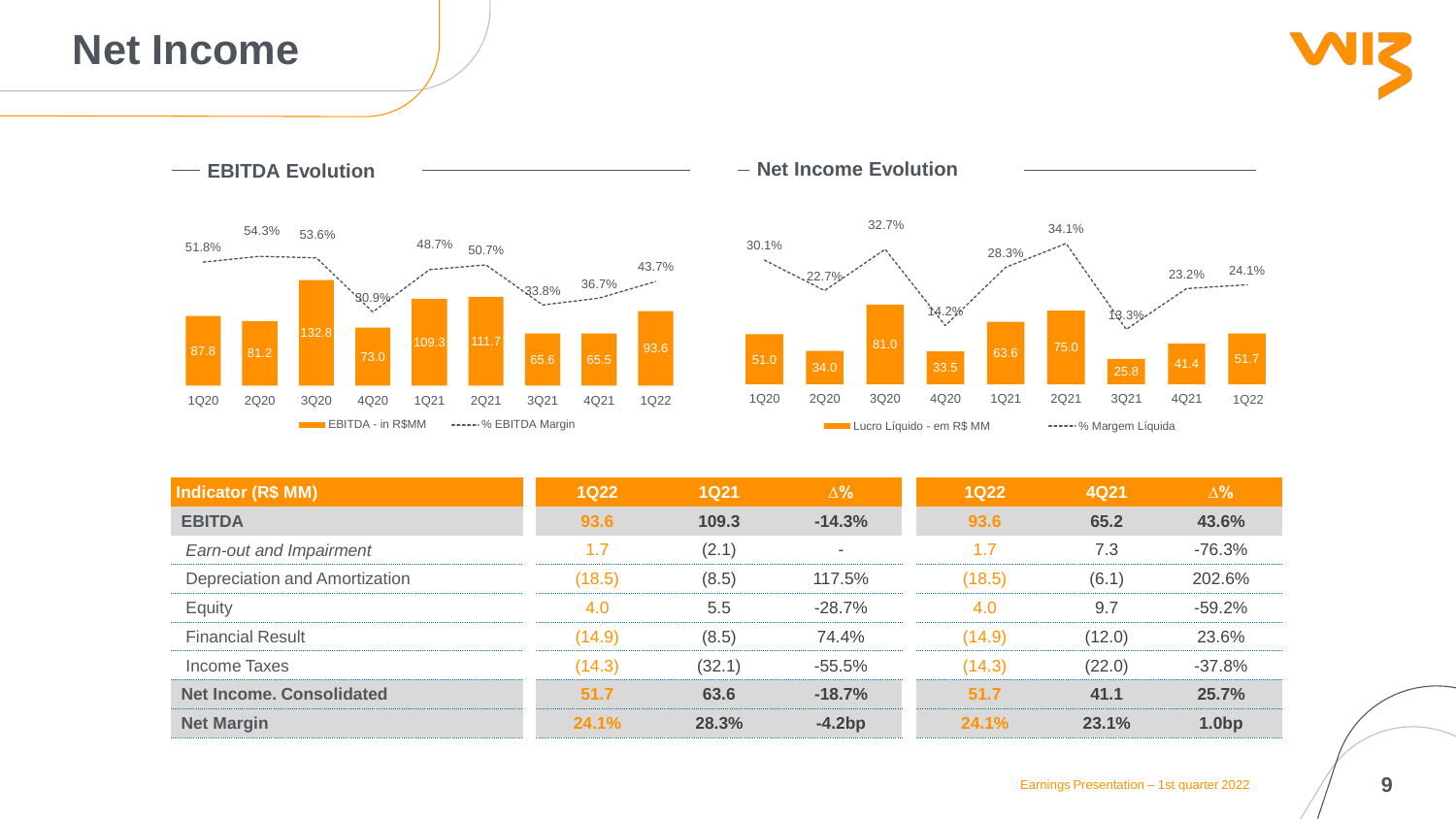![](_page_9_Figure_2.jpeg)

ource: Company

ource: Company<br>Note: (1) Net income Accounted; (2) Considers depreciation. amortization and others. **10** 

![](_page_9_Picture_6.jpeg)

### **Consolidated Cash Flow**

![](_page_9_Figure_1.jpeg)

|                                |                                      |       | (299.4)     |                  | (3.7)     | the control of the control of the | 167.9        |                                     | 167.9                |
|--------------------------------|--------------------------------------|-------|-------------|------------------|-----------|-----------------------------------|--------------|-------------------------------------|----------------------|
| Cash in 4Q21                   | Net Income<br><b>Working Capital</b> | Capex | Investments | <b>Dividends</b> | Financing | Others $2$                        | Cash in 1Q22 | Consolidation<br><b>Adjustments</b> | <b>Adjusted Cash</b> |
| <b>Indicator (R\$ million)</b> |                                      |       | <b>1Q22</b> | <b>4Q21</b>      |           | <b>3Q21</b>                       | <b>2Q21</b>  |                                     | <b>1Q21</b>          |
| <b>Net Income (Accounted)</b>  |                                      |       | 51.7        | 41.4             |           | 25.8                              | 75.0         |                                     | 63.6                 |
|                                | Depreciation and amortization        |       | 18.5        | 6.1              |           | 6.9                               | 7.3          |                                     | 8.5                  |
| <b>Working Capital</b>         |                                      |       | (45.8)      | (9.7)            |           | 3.3                               | (20.0)       |                                     | (37.2)               |
| Capital Expenditure (CAPEX)    |                                      |       | (6.0)       | (4.2)            |           | (5.4)                             | (1.6)        |                                     | (1.8)                |
|                                | <b>Cash provided by operations</b>   |       | 18.4        | 33.6             |           | 30.7                              | 60.7         |                                     | 33.1                 |
| Investments                    |                                      |       | (299.4)     | (12.3)           |           | (21.1)                            | (16.8)       |                                     | (17.3)               |
| <b>Dividends</b>               |                                      |       |             | (83.3)           |           | (9.0)                             | (15.5)       |                                     | (4.1)                |
| Financing                      |                                      |       | (3.7)       | 4.8              |           | 223.1                             | $\equiv$     |                                     | $\sim$               |
| Other                          |                                      |       |             | (19.5)           |           | 16.9                              | (2.8)        |                                     | (5.5)                |
| <b>Cash Flow</b>               |                                      |       | (284.7)     | (76.8)           |           | 529.4                             | 25.6         |                                     | 6.2                  |
|                                | <b>Adjusted Final Cash Balance</b>   |       | 167.9       | 452.6            |           | 525.9                             | 285.9        |                                     | 254.9                |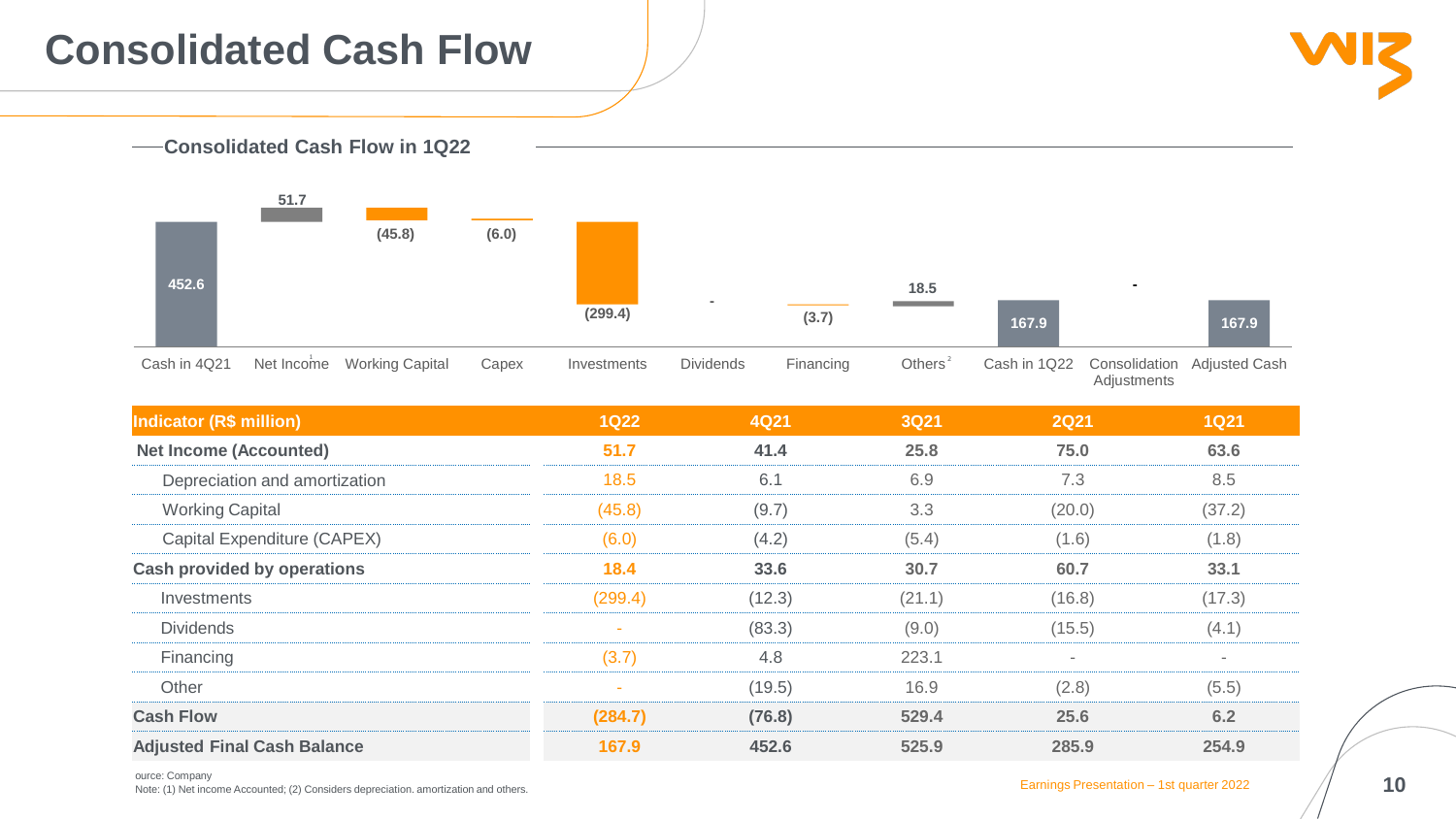# Results per<br>Business Units

![](_page_10_Picture_1.jpeg)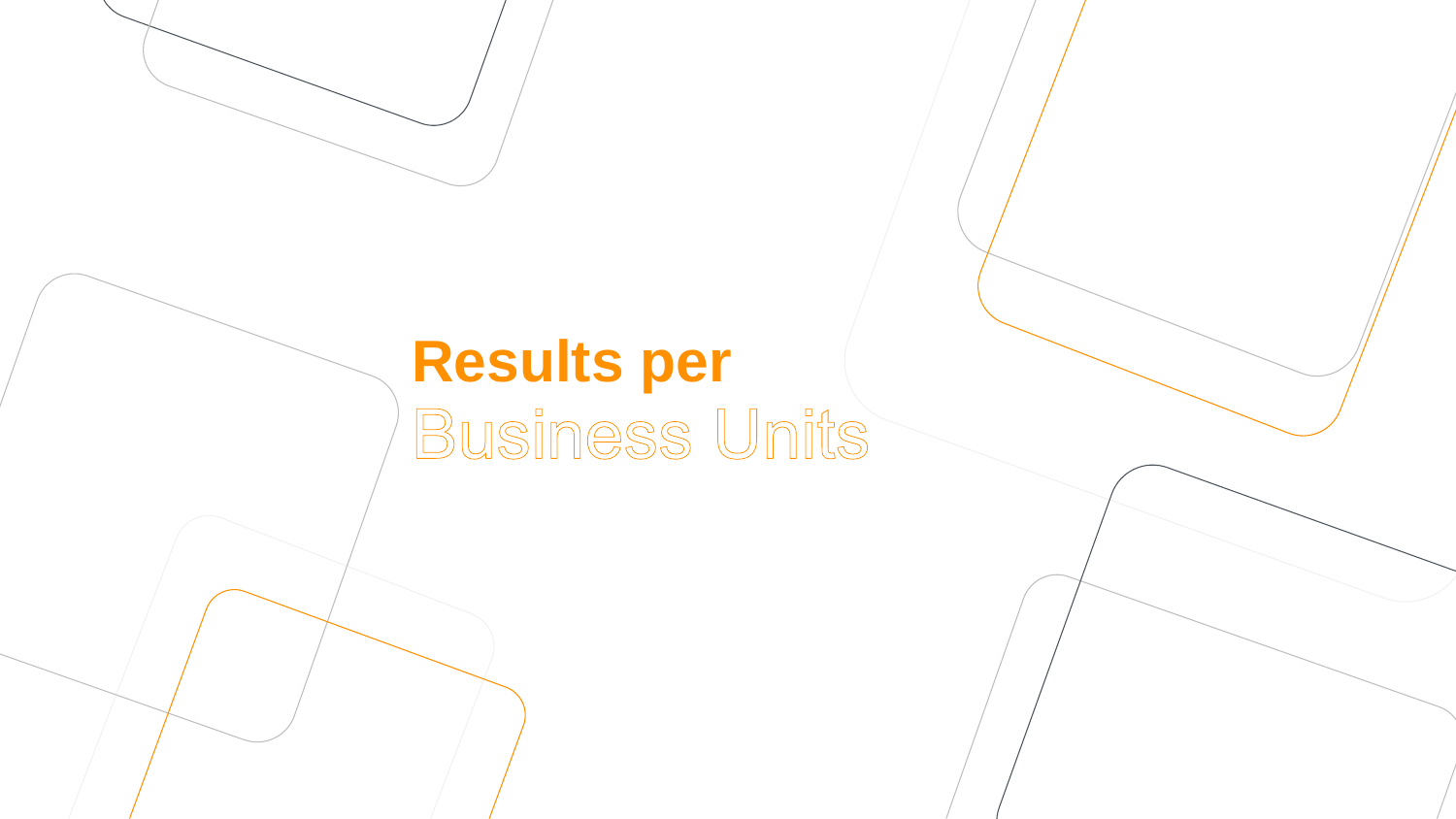![](_page_11_Picture_5.jpeg)

![](_page_11_Figure_1.jpeg)

- R\$179 million in premium issued in 1Q22. +68.9% vs. 1Q21
- Highlight to the Life Product, with a growth of 653.4% (+R\$32.5MM) vs. 1Q21
- Launch of "Life FGTS" product

![](_page_11_Picture_6.jpeg)

![](_page_11_Figure_3.jpeg)

- Highlight to the Credit Life product, with gross revenue of R\$41.2 million in 1Q22.
- R\$106 million in issued premium
- Launch of the Credit Life Legal Entity product

### • **EBITDA**

Focus on operational efficiency boosts EBITDA margin.

### • **Gross Revenue**

### • **EBITDA**

The main cost component of BRB Seguros is the expenses with its own commercial team.

Gross Revenue <sup>|</sup> R\$ million; ∆ YoY EBITDA <sup>|</sup> R\$ million; %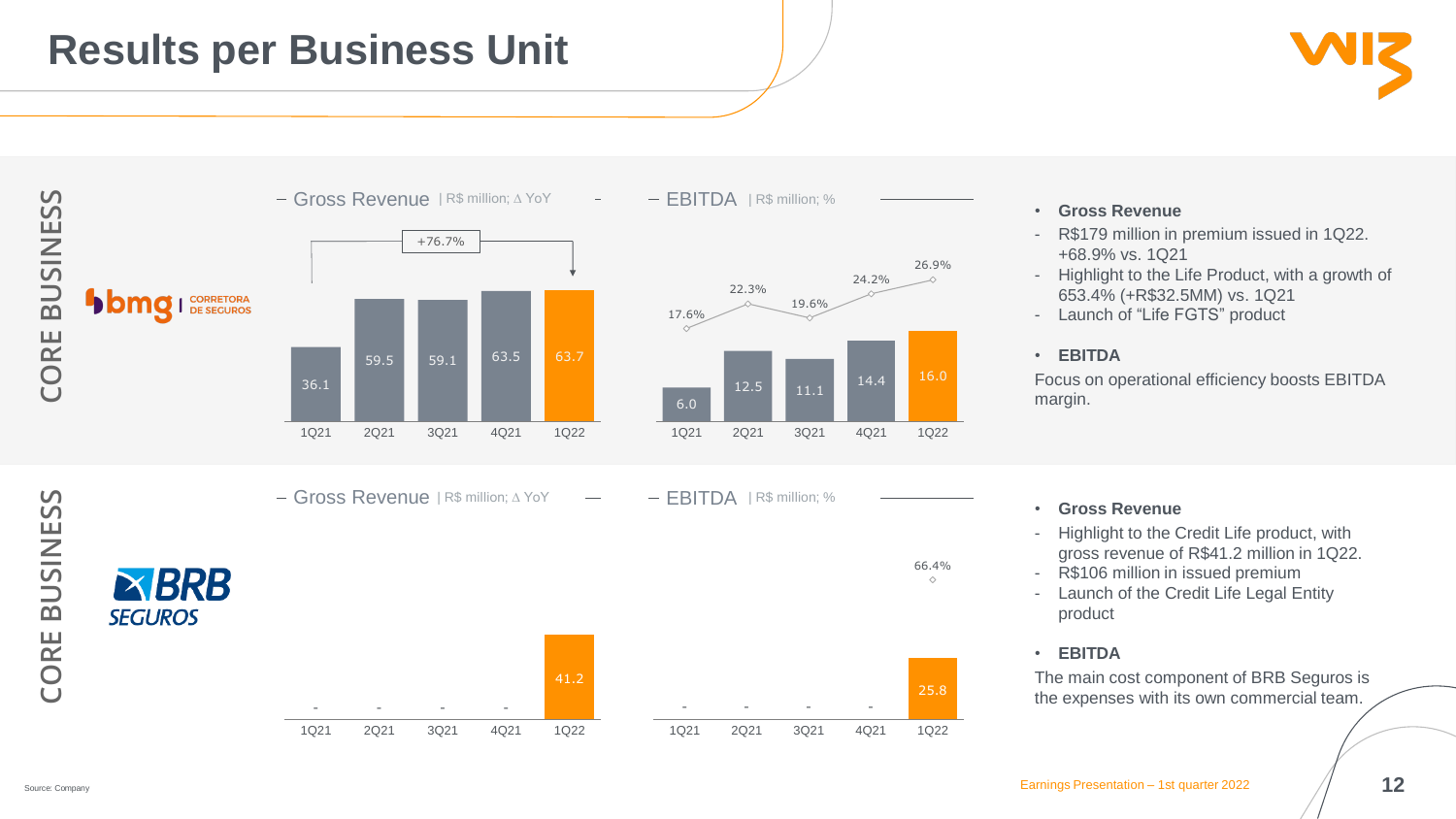#### • **Gross Revenue**

- The highlight is the better sales performance at Rede Barigui (+37.3%) and the incorporation of revenues from new dealer partners.

- Product Launch Mechanical Guarantee

• **EBITDA**

EBITDA impacted by investments made in the commercial team.

![](_page_12_Picture_3.jpeg)

#### • **Gross Revenue**

- Telesales Services added gross revenue of R\$6.8 million in 1Q22.

![](_page_12_Figure_1.jpeg)

- Highlight for the increase in the volume of Agribusiness claims adjustments, with an addition of R\$2.2MM in gross revenue.

### • **EBITDA**

EBITDA impacted by investments in the development of new solutions.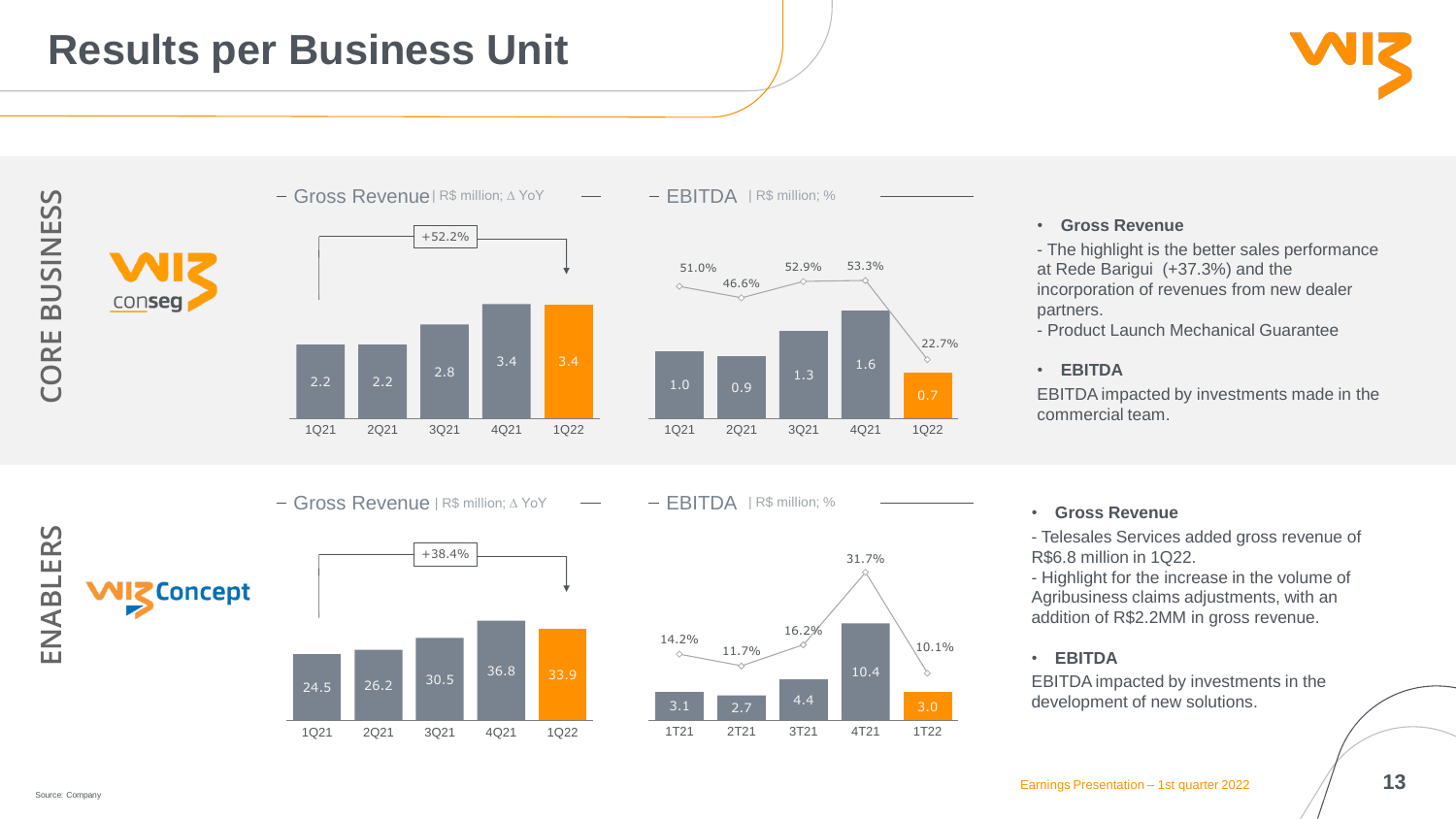### • **Gross Revenue**

- 19.7% growth in the volume of cards sold vs. 1Q21, with evolution in the portfolio mix. R\$1.6 billion in letter sales.

- Growth of 455.5% (+R\$0.5 MM) in revenue from Credit products.

### • **EBITDA**

Impacted by higher costs and expenses for the development of the BU in the face of new operations.

#### • **Gross Revenue**

- Resumption of growth. after the end of operations in the Caixa ecosystem. - Evolution in the strategy of constituting a renewable portfolio.

#### • **EBITDA**

Expansion of EBITDA due to the expansion observed in revenue combined

![](_page_13_Figure_1.jpeg)

Source: Company

![](_page_13_Picture_3.jpeg)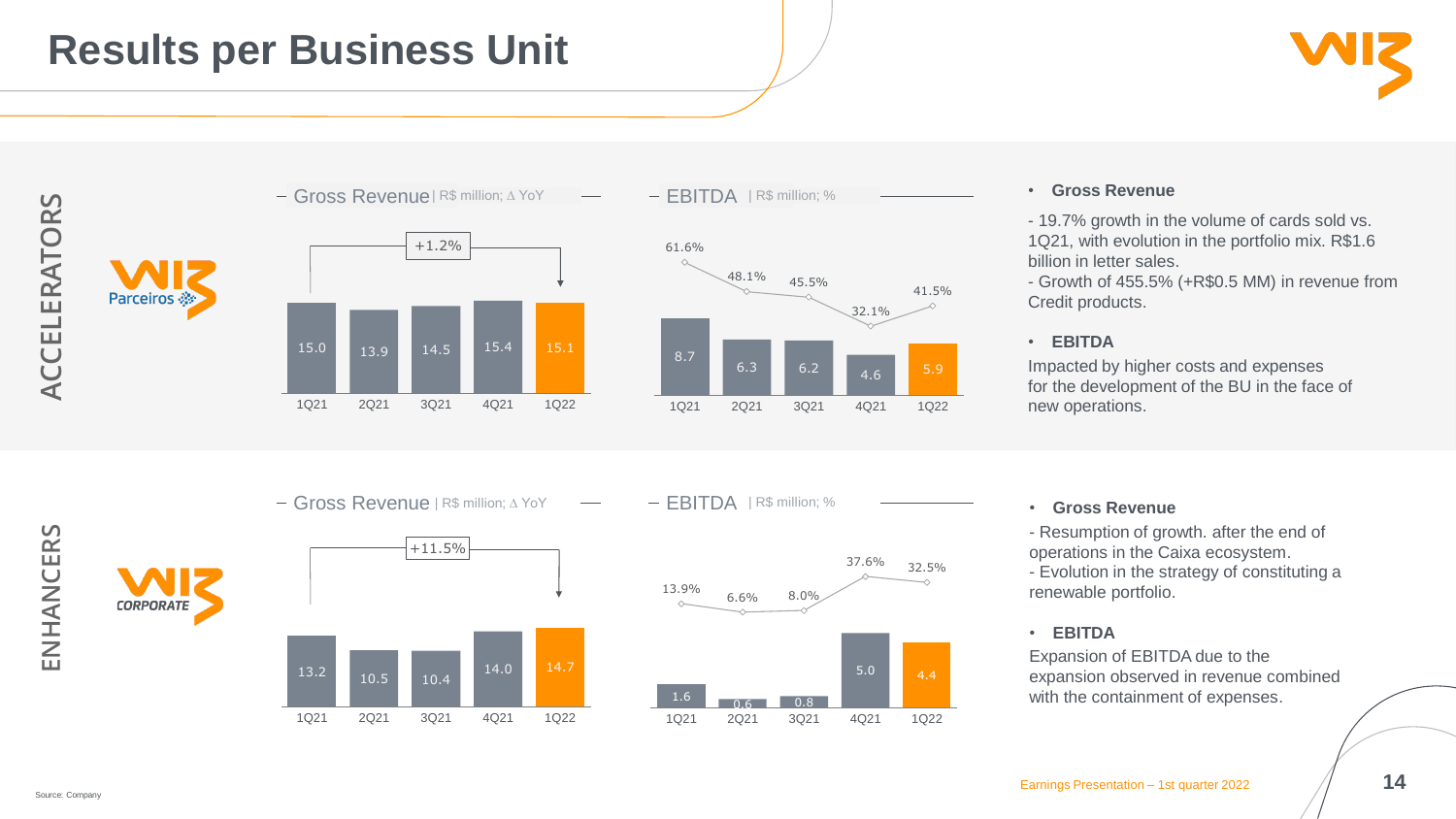#### • **Gross Revenue**

Portfolio with more than 915 thousand customers in 1Q22. 2.5x growth over 1Q21

Inter Seguros reached R\$43.7 million in net premium in 1Q22 (+25.8% vs. 1Q21).

Increase of 52.1% in gross revenue

#### • **Gross Revenue**

Run-Off performance impacted by the booking of revenue reversals from the Credit Life product, in the amount of R\$6.6 million and by the change in the recognition of revenue from Property products. as of 4Q21. These revenues were recognized in Wiz Concept.

![](_page_14_Figure_1.jpeg)

![](_page_14_Picture_3.jpeg)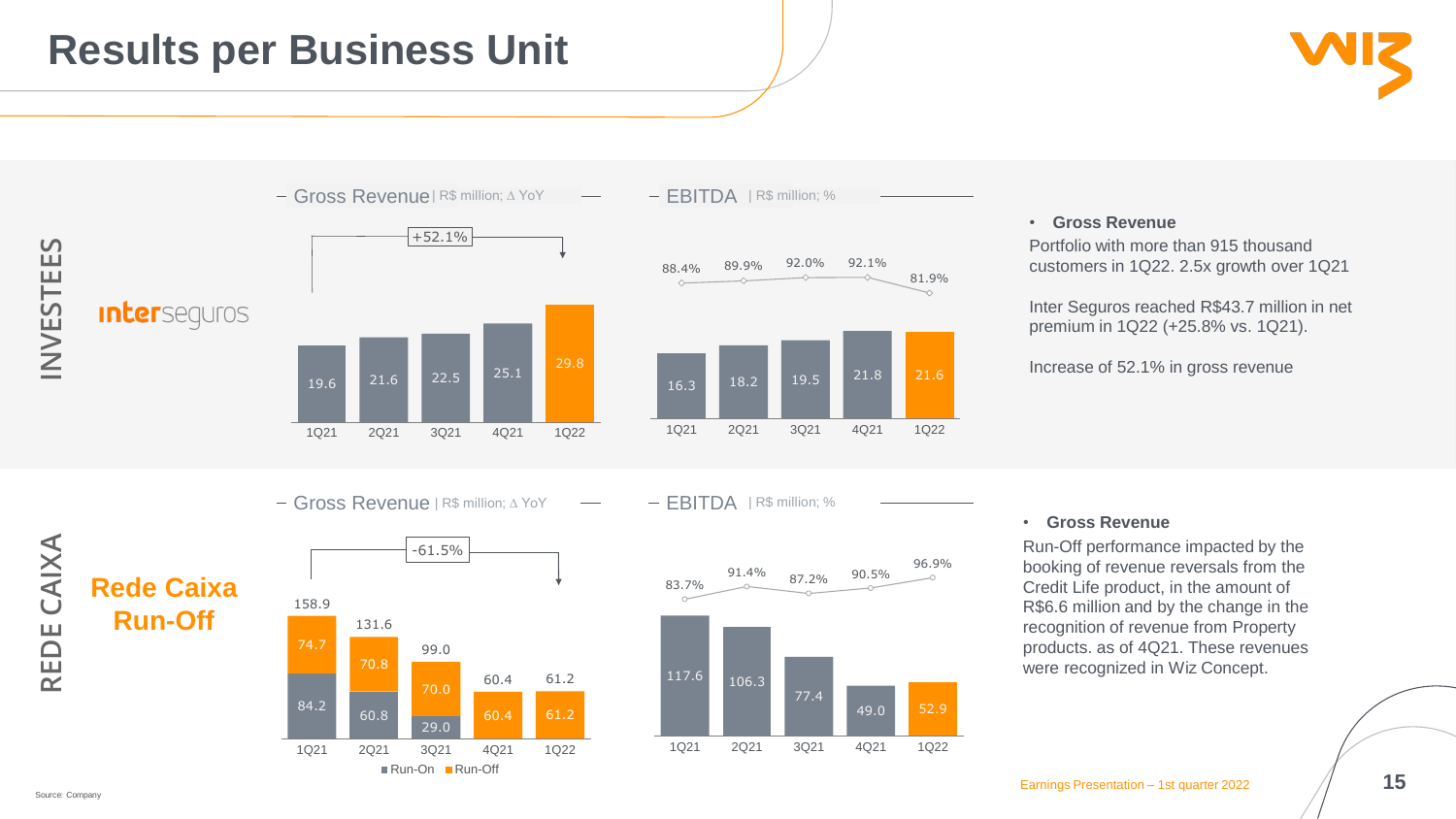# Thank you!

![](_page_15_Picture_0.jpeg)

### **Investor Relations:**

Heverton Peixoto – CEO/IRO Guilherme Aguiar – Market Relations and M&A Officer E-mail: ri@wizsoluções.com.br Phone: +55 (11) 3080-0100